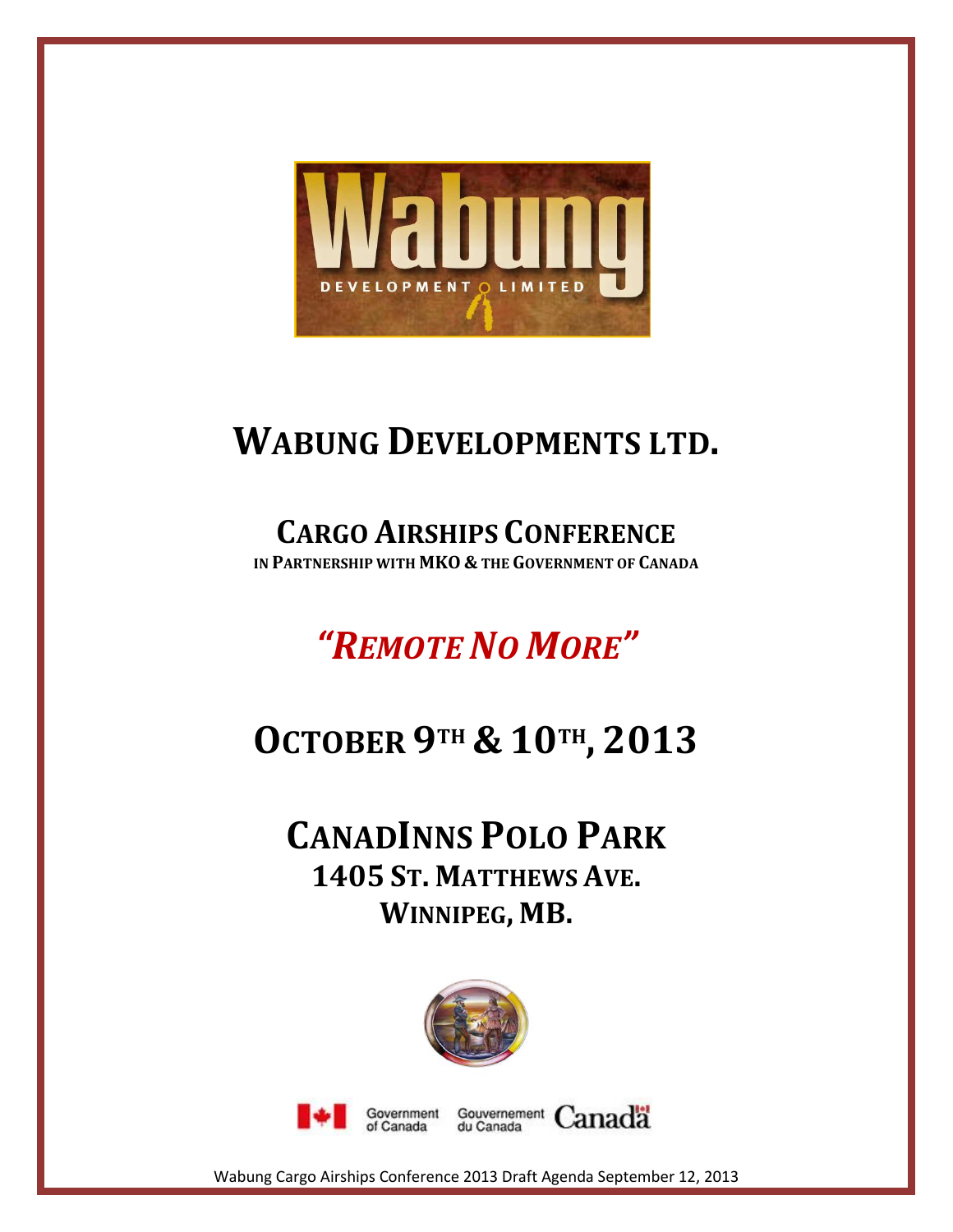### DAY ONE – WEDNESDAY, OCTOBER 9, 2013

- 7:30 am REGISTRATION & BREAKFAST
- 8:30 am OPENING PRAYER: Chiefs and Elders

8:45 am INTRODUCTION OF CONFERENCE CO-CHAIRS & ADOPTION OF AGENDA Barry Prentice, President, ISO Polar Kevin Carlson, Former MKO Housing, Capital and Transportation Advisor

9:00 am WELCOMING REMARKS

- Grand Chief David Harper, Manitoba Keewatinowi Okimakanak Inc.  $\bullet$
- The Honorable Lesil McGuire, Alaska State Senator (Invited)
- The Honorable Lisa Raitt, Minister of Transport, Govt. of Canada (Invited)  $\bullet$

#### 10:15 am Networking Break

- 10:30 am Cargo Airship Developers and Operators: "Airship do Brazil" SPEAKER: Dr. James Waterhouse, Airship do Brazil - ADB
- 11:15 am Cargo Airship Developers and Operators: "ARH 50" SPEAKER: Alan Handley, CEO, Varialift Airships PLC
- 12:00 pm LUNCH: Sponsored By: TD Canada Trust, Mr. Clint Davis, VP Aboriginal Banking Keynote Speaker: Graduate Student, University of Manitoba (Invited)
- 1:30 pm Cargo Airship Developers and Operators: "Aeroscraft" SPEAKER: Igor Pasternak, Founder & Chief Executive Officer, Aeros Corporation
- 2:15 pm Cargo Airship Developers and Operators: "ATLANT" SPEAKER: Michael Talesnikov, VP Marketing & Sales, Augur Aeronautical Centre
- 3:00 pm Networking Break
- 3:15 pm Cargo Airship Developers and Operators: "Lockhead Martin Hybrid Airship" SPEAKER: Dr. Bob Boyd, Hybrid Airship Program Manager, Lockheed Martin Corp.
- 4:00 pm Cargo Airship Developers and Operators: "AeroVehicles Inc." SPEAKER: Bob R. Fowler, CEO & Co-Founder of Aerovehicles Inc. (AVI)
- 4:45 pm Cargo Airship Developers and Operators: "AirLander" SPEAKER: Hardy Giesler, Hybrid Air Vehicles (HAV)
- 5:30 pm WRAP UP OF DAY ONE Conference Co-Chairs
- 6:00 pm VIP Networking Dinner: Sponsored By: SPEAKER: NASA Ames Research Centre (Invited) "Designing Cargo Airships that Meet Market Needs"